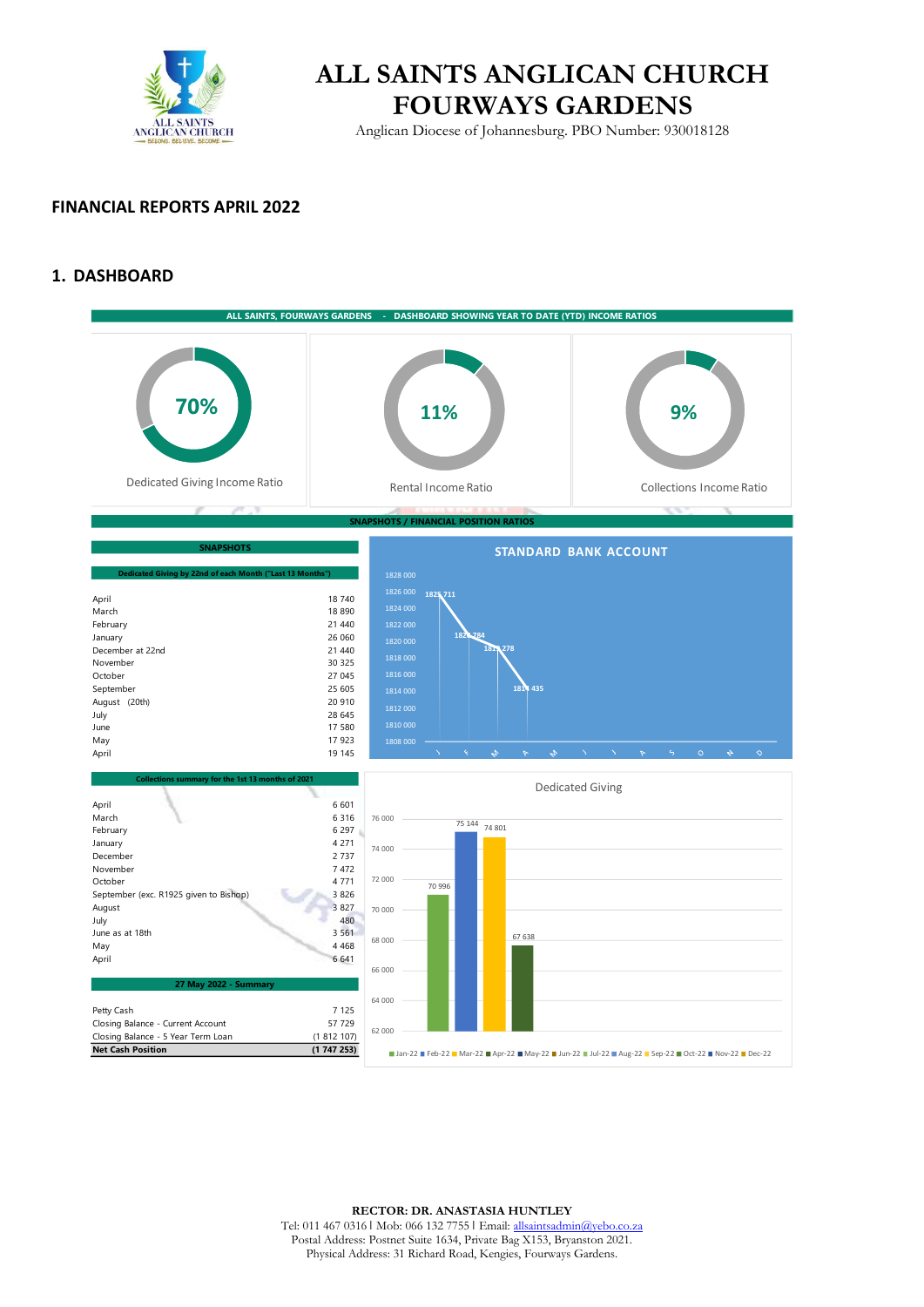



## **2. INCOME STATEMENT I**

**ALL SAINTS ANGLICAN CHURCH (FOURWAYS GARDENS) CHURCH ACCOUNTS: DETAILED INCOME STATEMENT FOR THE PERIOD ENDING APRIL 2022** 

|                                         | <b>JANUARY</b> |               |                 | <b>FEBRUARY</b> |               |                 | <b>MARCH</b>  |                          |                          | <b>APR 2021</b> |               |                 | YEAR TO DATE  |               |                          |     |
|-----------------------------------------|----------------|---------------|-----------------|-----------------|---------------|-----------------|---------------|--------------------------|--------------------------|-----------------|---------------|-----------------|---------------|---------------|--------------------------|-----|
|                                         |                |               |                 |                 |               |                 |               |                          |                          |                 |               |                 |               |               |                          |     |
|                                         | <b>ACTUAL</b>  | <b>BUDGET</b> | <b>VARIANCE</b> | <b>ACTUAL</b>   | <b>BUDGET</b> | <b>VARIANCE</b> | <b>ACTUAL</b> | <b>BUDGET</b>            | <b>VARIANCE</b>          | <b>ACTUAL</b>   | <b>BUDGET</b> | <b>VARIANCE</b> | <b>ACTUAL</b> | <b>BUDGET</b> | <b>VARIANCE</b>          |     |
| <b>TOTAL INCOME</b>                     | 94 288         | 95880         | (1592)          | 100 144         | 98 880        | 1 2 2 2         | 113 610       | 102 880                  | 14 688                   | 106 384         | 207 880       | (97538)         | 414 425       | 505 520       | (83263)                  |     |
| <b>Dedicated Giving</b>                 | 70 996         | 70 000        | 996             | 75 144          | 70 000        | 5 1 4 4         | 74 801        | 70 000                   | 4801                     | 67638           | 70 000        | (2362)          | 288 578       | 280 000       | 8578                     | 70% |
| Plate Income - Weekly                   | 9 1 5 4        | 6000          | 3 1 5 4         | 8 3 0 3         | 6000          | 2 3 0 3         | 11 342        | 6000                     | 5 3 4 2                  | 9061            | 6000          | 3061            | 37860         | 24 000        | 13860                    | 9%  |
| Fund Raising - Book Sale                | 99             | ×.            | 99              |                 |               |                 |               |                          |                          |                 |               |                 | 99            |               | 99                       | 0%  |
| Fund Raising: Major - Golf Days         |                |               |                 |                 |               |                 |               |                          | ۰                        | 4 0 0 0         |               | 4 0 0 0         | 4000          |               | 4 0 0 0                  | 1%  |
| Fund Raising: Major - Music Festival    |                |               |                 |                 |               |                 |               |                          | $\overline{\phantom{a}}$ | 5 2 6 0         | 100 000       | (94740)         | 5260          | 100 000       | (94740)                  | 1%  |
| Fund Raising - Other Events/Initiatives |                |               |                 |                 | 3 0 0 0       | (3000)          |               |                          |                          |                 |               |                 |               | 3000          | (3000)                   | 0%  |
| Fund Raising - Recycling Initiatives    |                |               |                 |                 |               |                 |               |                          |                          |                 |               |                 |               |               |                          | 0%  |
| Fund Raising - Piggy Bank Drive         |                |               |                 |                 |               |                 |               |                          |                          |                 |               |                 |               |               |                          | 0%  |
| Fund Raising - Raffles                  |                |               |                 |                 |               |                 | 950           |                          | 950                      | 2 3 2 0         | 5000          | (2680)          | 3 2 7 0       | 5000          | (1730)                   | 1%  |
| Fund Raising - 100 Club                 |                |               |                 |                 |               |                 | 11 2 30       | 4500                     | 6730                     | 5090            | 4500          | 590             | 16 3 20       | 9000          | 7320                     | 4%  |
| Fund Raising - Inc Sundry               |                |               |                 | 2655            |               | 2655            |               | $\overline{\phantom{a}}$ |                          |                 |               |                 | 2655          |               | 2655                     | 1%  |
| Other Inc - Casual Use Premises/Equip   |                | 1000          | (1000)          |                 | 1000          | (1000           |               | 1000                     | (1000)                   |                 | 1000          | (1000)          | ٠.            | 4000          | (4000)                   | 0%  |
| Other Inc - Sundry                      |                |               | ۰.              |                 | ٠.            |                 |               |                          | <b>.</b>                 |                 |               |                 |               |               |                          | 0%  |
| Rental Income-Commercial                | 12422          | 12 3 8 0      | 42              | 12422           | 12 3 8 0      | ٠               | 10922         | 14 8 8 0                 | $\overline{\phantom{a}}$ | 10 9 22         | 14 8 8 0      |                 | 46 688        | 54 520        | $\overline{\phantom{a}}$ | 11% |
| Rental Income-Churches                  |                |               |                 |                 | ٠             |                 |               |                          | ٠                        |                 |               |                 |               |               |                          | 0%  |
| Rental Income-Scouts                    | 1500           | 1500          |                 | 1500            | 1500          |                 | 1500          | 1500                     | ٠                        |                 | 1500          | (1500)          | 4500          | 6000          | (1500)                   | 1%  |
| Sundry Income (Hire/UIF TERS/Other)     |                |               |                 |                 |               |                 |               |                          | ٠                        |                 |               |                 |               |               |                          | 0%  |
| Sundry Income (SARS-ETI)                |                |               |                 |                 |               |                 |               |                          |                          |                 |               |                 |               |               |                          | 0%  |
| <b>Donations Received</b>               |                | 5000          | (5000)          |                 | 5000          | (5000)          | 2767          | 5 0 0 0                  | (2233)                   | 2000            | 5 0 0 0       | (3000)          | 4767          | 20 000        | (15233)                  | 1%  |
| <b>Interest Received</b>                | 117            |               | 117             | 120             |               | 120             | 99            |                          | 99                       | 92              |               | 92              | 428           |               | 428                      | 0%  |
| Diocese - Excess Contributions          |                |               |                 |                 |               |                 |               |                          |                          |                 |               |                 |               |               |                          | 0%  |
| Outreach Income                         |                |               |                 |                 |               |                 |               |                          |                          |                 |               |                 |               |               | ۰.                       | 0%  |
|                                         |                |               |                 |                 |               |                 |               |                          |                          |                 |               |                 |               |               |                          |     |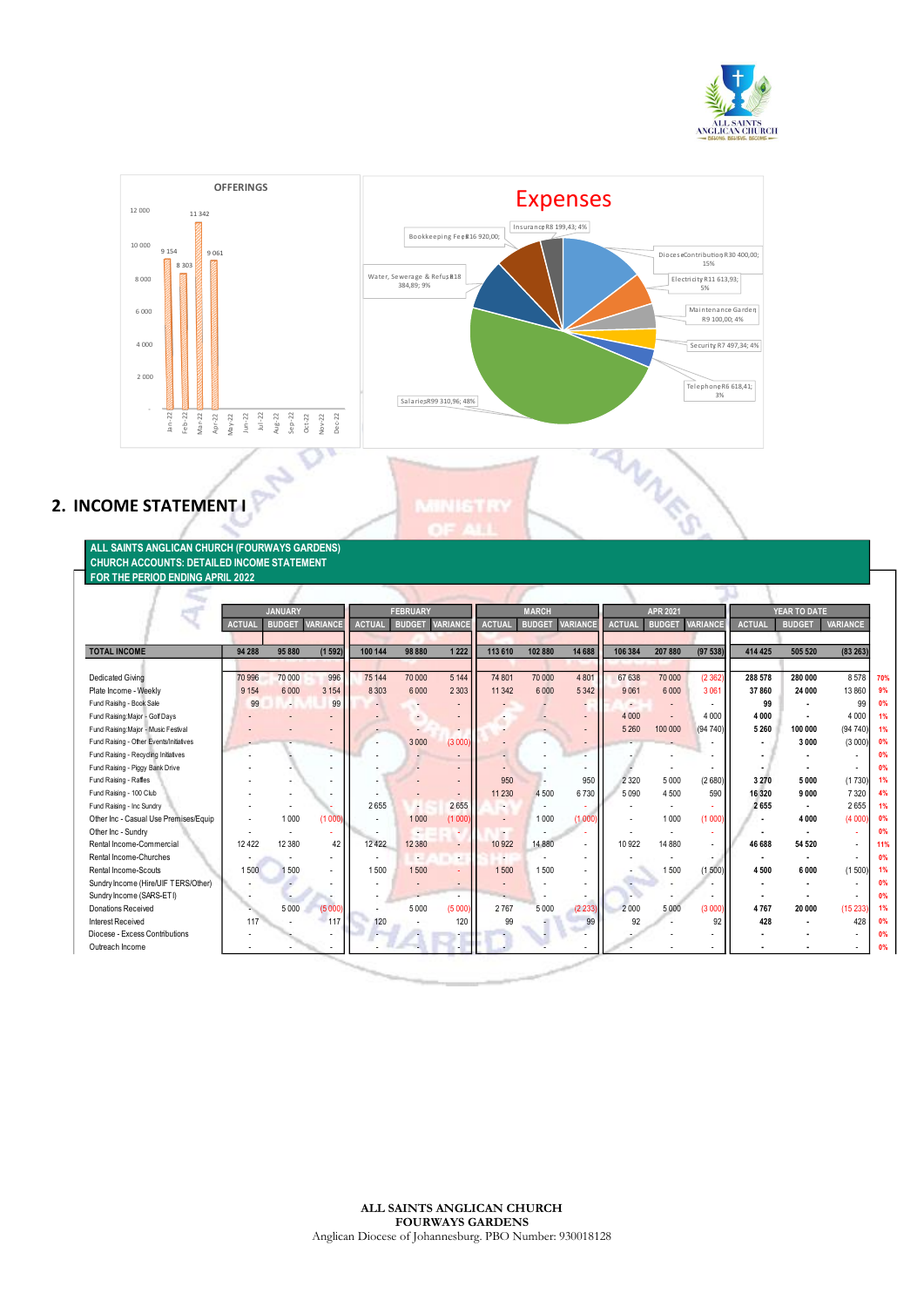

### **3. INCOME STATEMENT II**

**ALL SAINTS ANGLICAN CHURCH (FOURWAYS GARDENS) CHURCH ACCOUNTS: DETAILED INCOME STATEMENT FOR THE PERIOD ENDING APRIL 2022**

|                                                        |                          | <b>JANUARY</b>           |                |                          | <b>FEBRUARY</b> |          |                | <b>MARCH</b>                 |                          |               | <b>APR 2021</b> |                          |               | YEAR TO DATE  |                 |     |
|--------------------------------------------------------|--------------------------|--------------------------|----------------|--------------------------|-----------------|----------|----------------|------------------------------|--------------------------|---------------|-----------------|--------------------------|---------------|---------------|-----------------|-----|
|                                                        | <b>ACTUAL</b>            | <b>BUDGET</b>            | VARIANCE       | <b>ACTUAL</b>            | <b>BUDGET</b>   | VARIANCE | <b>ACTUAL</b>  | <b>BUDGET</b>                | <b>VARIANCE</b>          | <b>ACTUAL</b> | <b>BUDGET</b>   | VARIANCE                 | <b>ACTUAL</b> | <b>BUDGET</b> | <b>VARIANCE</b> |     |
| <b>TOTAL EXPENDITURE:</b>                              | 96 411                   | 88821                    | (759)          | 89 979                   | 94 880          | 4901     | 103 486        | 93 864                       | (9622)                   | 110 282       | 113 258         | 2976                     | 400 158       | 390 823       | (9 3 3 4        |     |
|                                                        |                          |                          |                |                          |                 |          |                |                              |                          |               |                 |                          |               |               |                 |     |
| Advertising                                            | J.                       |                          | $\overline{a}$ | Ĭ.                       | ä,              | ä,       |                | ÷.                           | $\overline{\phantom{a}}$ |               | $\overline{a}$  | $\overline{\phantom{a}}$ | ÷.            |               |                 | 0%  |
| Altar/Worship - Parish Minister                        |                          |                          | ä,             |                          | 200             | 200      | L.             | 200                          | 200                      |               | 300             | 300                      |               | 700           | 700             | 0%  |
| Altar/Worship - Wafer, Wine & Candles                  | (66)                     |                          | 66             | (93)                     | $\overline{a}$  | 93       | 588            | $\overline{a}$               | (588)                    | (24)          |                 | 24                       | 405           |               | (405)           | 0%  |
| Altar/Worship - Worship/Music                          |                          |                          |                |                          |                 |          |                |                              |                          |               | 3000            | 3000                     |               | 3000          | 3 0 0 0         | 0%  |
| Altar/Worship-Flowers                                  | (300)                    | 150                      | 450            | 300                      | 150             | (150)    | L.             | 150                          | 150                      | 50            | 150             | 100                      | 50            | 600           | 550             | 0%  |
| Altar/Worship- Virtual Ministry                        |                          |                          |                | 2736                     | 2600            | (136)    |                |                              |                          |               |                 |                          | 2736          | 2600          | (136)           | 1%  |
| <b>Bank Charges</b>                                    | 219                      | 275                      | 56             | 1475                     | 275             | (1200)   | 255            | 275                          | 20                       | 418           | 275             | (143)                    | 2 3 6 7       | 1100          | (1267)          | 1%  |
| <b>Bookkeeping Fees</b>                                | 3 3 5 5                  | 3 3 5 5                  |                | 3 3 5 5                  | 3 3 5 5         |          | 6855           | 3355                         | (3500)                   | 3 3 5 5       | 3 3 5 5         |                          | 16920         | 13 4 20       | (3500)          | 4%  |
| Capital Expenditure                                    |                          |                          |                | $\overline{\phantom{a}}$ |                 |          |                |                              |                          | ٠             |                 |                          |               |               |                 | 0%  |
| Catering Expenses                                      | 415                      |                          | (415)          | 713                      |                 | (713)    | 286            | $\qquad \qquad \blacksquare$ | (286)                    | 167           |                 | (167)                    | 1580          |               | (1580           | 0%  |
| Christian Education                                    | (130)                    |                          | 130            |                          |                 |          | 777            |                              | (777)                    | (520)         |                 | 520                      | 127           |               | (127)           | 0%  |
| Cleaning / PPE                                         |                          | 300                      | 300            | 712                      | 300             | (412)    | 321            | 300                          | (21)                     | 311           | 300             | (11)                     | 1 3 4 4       | 1 2 0 0       | (144)           | 0%  |
| Diocesan - Contribution (10% of DG & Offering)         | 7600                     | 7600                     |                | 7600                     | 7600            |          | 7600           | 7600                         |                          | 7600          | 7600            |                          | 30 400        | 30 400        |                 | 8%  |
| Diocese - Admin Fee (2% Payroll Levy)                  | 689                      | 700                      | 11             | 689                      | 700             | 11       | 689            | 700                          | 11                       | 689           | 700             | 11                       | 2758          | 2800          | 42              | 1%  |
| Donations Paid                                         | 10 000                   | ÷,                       | (10000)        |                          |                 |          | 1000           |                              | (1000                    |               |                 |                          | 11 000        |               | (11000)         | 3%  |
| Electricity / Eskom (Increase 1st April - 15%)         | 3491                     | 3500                     | 9              | 2985                     | 3500            | 515      | 1599           | 3500                         | 1901                     | 3538          | 3500            | (38)                     | 11 614        | 14 000        | 2 3 8 6         | 3%  |
| Fundraising Exp. - Book Sale                           |                          |                          |                |                          |                 |          |                |                              |                          |               |                 |                          |               |               |                 | 0%  |
| Fundraising Exp.: Major - Golf Days                    |                          |                          |                |                          |                 | J.       | ч              |                              |                          |               |                 |                          |               |               |                 | 0%  |
| Fundraising Exp.: Major - Music Festival               |                          |                          |                |                          |                 |          | 7500           |                              | (7500                    | 17952         |                 | (17952                   | 25 4 52       |               | (25452)         | 6%  |
| Fundraising Exp. - Other Events/Initiatives            |                          |                          |                |                          |                 |          |                |                              |                          |               |                 |                          |               |               |                 | 0%  |
| Fundraising Exp. - Recycling Initiatives               |                          |                          |                |                          |                 |          |                |                              |                          |               |                 |                          |               |               |                 | 0%  |
| Fundraising Exp. - Piggy Bank Drive                    |                          |                          |                |                          |                 |          |                |                              |                          |               |                 |                          | L,            |               |                 | 0%  |
| Fundraising Exp. - Raffles                             |                          |                          |                |                          |                 |          |                |                              |                          |               |                 |                          |               |               |                 | 0%  |
| Fundraising Exp. - 100 Club                            |                          |                          |                |                          |                 |          |                | 1800                         | 1800                     | 2 1 7 0       | 1800            | (370)                    | 2 1 7 0       | 3600          | 1430            | 1%  |
| Fundraising Exp. - Sundry                              |                          |                          |                |                          |                 |          |                |                              |                          |               |                 |                          |               |               |                 | 0%  |
| Insurance                                              |                          | 2596                     | 2596           | 4 100                    | 2596            | (1504)   | 2050           | 2596                         | 546                      | 2050          | 2050            | $\mathbf{0}$             | 8 1 9 9       | 9838          | 1639            | 2%  |
| Interest Paid - Including Debt Account                 | 13 204                   | 13 000                   | (204)          | 11912                    | 13 000          | 1088     | 13 136         | 13 000                       | (136)                    | 12699         | 13 000          | 301                      | 50951         | 52 000        | 1049            | 13% |
| Interest Paid - Utilities account on payment plan      |                          | $\overline{\phantom{a}}$ |                | L.                       |                 |          |                |                              |                          |               |                 |                          |               |               |                 | 0%  |
| Internet Exp. M-Web & Website                          | 382                      | 382                      |                | 382                      | 382             |          | 382            | 382                          |                          | 382           | 382             |                          | 1528          | 1528          |                 | 0%  |
| Maintenance - Garden                                   | 1400                     | 1400                     |                | 1400                     | 1400            |          | 3500           | 3500                         | $\overline{a}$           | 2800          | 2800            |                          | 9 100         | 9 1 0 0       |                 | 2%  |
| Maintenance of Garden- Refuse Removal                  | 451                      | 450                      | (1)            | 200                      | 2749            | 2549     | 1452           | 1050                         | (402)                    | 503           | 450             | (53)                     | 2606          | 4699          | 2093            | 1%  |
| Mens Fellowship                                        |                          |                          |                |                          |                 |          |                |                              |                          |               |                 |                          |               |               | ä,              | 0%  |
| Motor Vehicle Expenses (Priest Fuel)                   | 500                      | 1000                     | 500            | 802                      | 1000            | 198      | 1639           | 1000                         | (639)                    | 1025          | 1000            | (25)                     | 3966          | 4000          | 34              | 1%  |
| Nashua Rental & Nashua Copy Charge                     | 1820                     | 1868                     | 48             | 1718                     | 1868            | 150      | 2 3 3 6        | 2 1 2 6                      | (210                     | 2 2 2 3       | 2 1 2 6         | (97)                     | 8097          | 7988          | (109)           | 2%  |
| Office Expenses                                        | ä,                       | 1 0 0 0                  | 1000           |                          | 200             | 200      |                | 200                          | 200                      |               | 200             | 200                      |               | 1600          | 1600            | 0%  |
| OutreachExpenses                                       |                          |                          |                |                          |                 |          |                | $\overline{a}$               |                          |               |                 |                          |               |               |                 | 0%  |
| Postage; Postnet                                       |                          |                          |                |                          |                 |          |                |                              |                          |               |                 |                          |               |               |                 | 0%  |
| R&M - Properties & Equipment                           | 845                      |                          | (845)          | 65                       | 1000            | 935      | 722            | 3000                         | 2278                     | 3998          | 13 590          | 9592                     | 5631          | 17590         | 11959           | 1%  |
| Priest's Retreat, Books, Vestments                     |                          |                          |                |                          |                 | ÷        |                |                              |                          |               | 6000            | 6000                     |               | 6000          | 6000            | 0%  |
| Priest's Stipend Allow and cost to church              | 14 900                   | 14 9 10                  | 10             | 14 900                   | 14910           | 10       | 14 900         | 14910                        | 10                       | 14 900        | 14 910          | 10                       | 59 600        | 59 640        | 40              | 15% |
| Visiting Priests' Costs                                | 1500                     | 1500                     |                | 500                      |                 | (500)    |                |                              |                          |               |                 |                          | 2000          | 1500          | (500)           | 0%  |
|                                                        |                          |                          |                |                          |                 |          |                |                              | $\overline{a}$           |               |                 |                          |               |               |                 | 0%  |
| Rental Expenses-Commercial<br>Rental Expenses-Churches |                          |                          |                |                          |                 |          |                |                              |                          |               |                 |                          |               |               |                 | 0%  |
|                                                        |                          |                          |                |                          |                 |          |                |                              |                          |               | ٠               |                          |               |               |                 | 0%  |
| Rental Expenses-Scouts                                 |                          |                          |                |                          |                 |          |                |                              |                          |               |                 |                          |               |               |                 |     |
| Salaries                                               | 24 7 7 4                 | 25 000                   | 226            | 24 774                   | 25 000          | 226      | 24 989         | 25 000                       | 11                       | 24 7 7 4      | 25 000          | 226                      | 99 311        | 100 000       | 689             | 25% |
| Security - Church/Rectory/Youth Centre                 | 2419                     | 1949                     | (470)          | 2 177                    | 1 3 3 4         | (843)    | 1435           | 1334                         | (101)                    | 1466          | 1 3 3 4         | (132)                    | 7497          | 5951          | (1546)          | 2%  |
| Sewerage/Refuse (City JHB)                             | 1936                     | 1936                     | (0)            | 1936                     | 1936            | (0)      | 1936           | 1936                         |                          | 1936          | 1936            | (0)                      | 7744          | 7744          | $\overline{a}$  | 2%  |
| Telephone & Fax                                        | 1591                     | 1700                     | 109            | 1801                     | 1700            | (101)    | 1543           | 1700                         | 157                      | 1683          | 1700            | 17                       | 6618          | 6800          | 182             | 2%  |
| Childrens Church (Pre and Primary School)              | J.                       | 300                      | 300            |                          | 400             | 400      | $\overline{a}$ | 300                          | 300                      |               | 1700            | 1700                     |               | 2700          | 2700            | 0%  |
| Vibe - Youth ( Age Group High School)                  | $\overline{\phantom{a}}$ | 150                      | 150            |                          | 2925            | 2925     |                | 150                          | 150                      |               | 300             | 300                      | ÷             | 3525          | 3525            | 0%  |
| Vibe Connect (Post High School)                        |                          | 100                      | 100            |                          | 100             | 100      |                | 100                          | 100                      |               | 100             | 100                      |               | 400           | 400             | 0%  |
| Water (City JHB)                                       | 5415                     | 3700                     | (1715)         | 2839                     | 3700            | 861      | 5994           | 3700                         | (2294)                   | 4 1 3 7       | 3700            | (437)                    | 18 3 8 5      | 14 800        | (3585)          | 5%  |
| Women's Fellowship                                     |                          |                          |                |                          |                 |          |                |                              |                          |               |                 |                          |               |               |                 | 0%  |
| SURPLUS / ( ) DEFICIT from operation                   | (2 123)                  | 7059                     | (9182)         | 10 165                   | 4 0 0 0         | 6 1 6 5  | 10 124         | 9016                         | 1 1 0 8                  | (3899)        | 94 622          | (98 52                   | 14 2 68       | 114 697       | (100 429        |     |